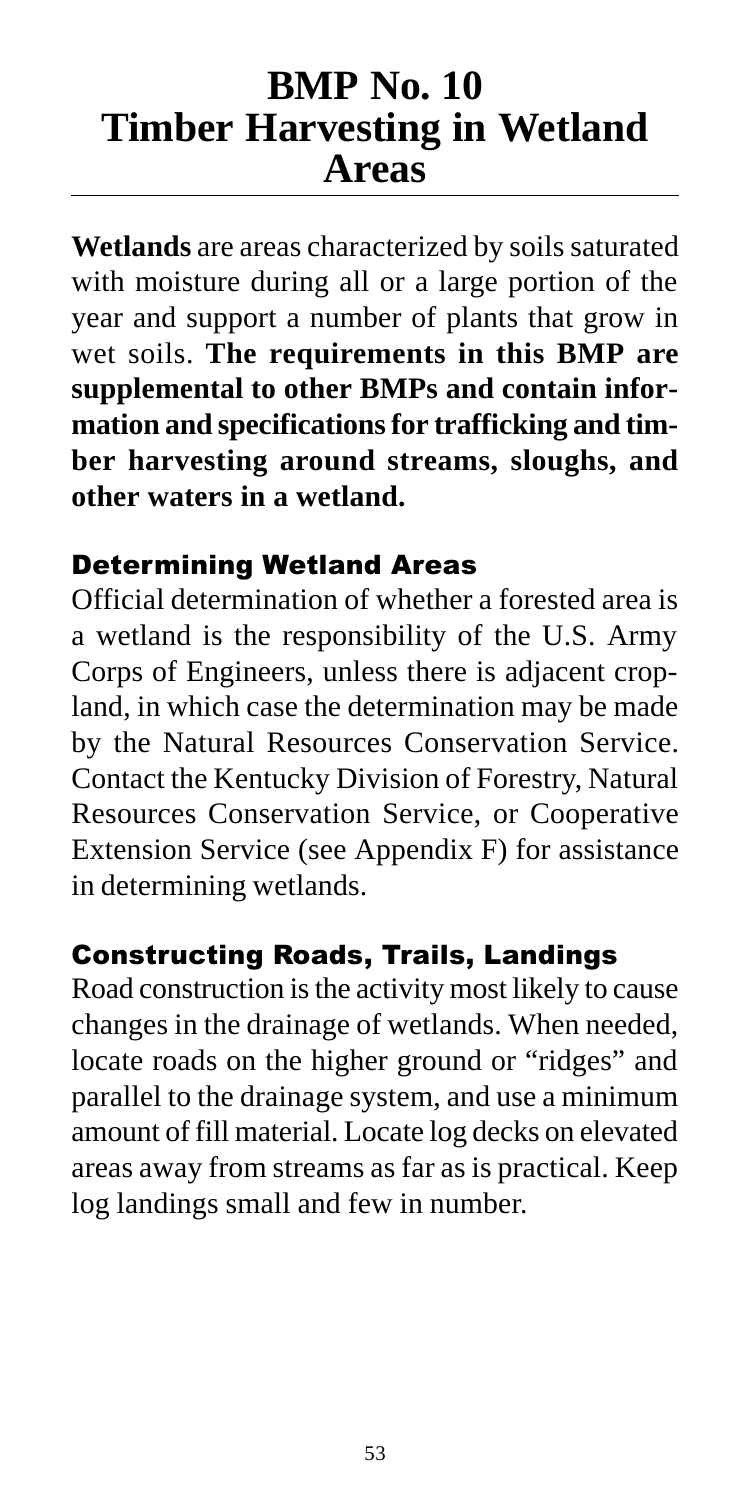Minimize construction of permanent roads, locate landings on higher ground, and restrict vehicle traffic to a minimum.

### Crossing Streams and Sloughs

*Minimum Requirement:*

Avoid crossing of streams and sloughs, if possible.

When unavoidable, cross at right angles. Use culverts and bridges without altering natural drainage and without disturbing stream banks and other sensitive areas.

**Retire** temporary roads, trails, and landings (see BMP No. 1 and No. 2).

#### Streamside Management Zones (SMZs) in Wetland Areas

*Minimum Requirement:*

Leave a minimum of 50 percent of the overstory trees to shade perennial streams and sloughs.

- **Retain an overstory tree width** of at least 50 feet.
- **A least 50 percent** of the overstory trees should be retained with the tree width (see details in BMP No. 3).
- **Operation of logging vehicles** and equipment should be minimized in SMZs.